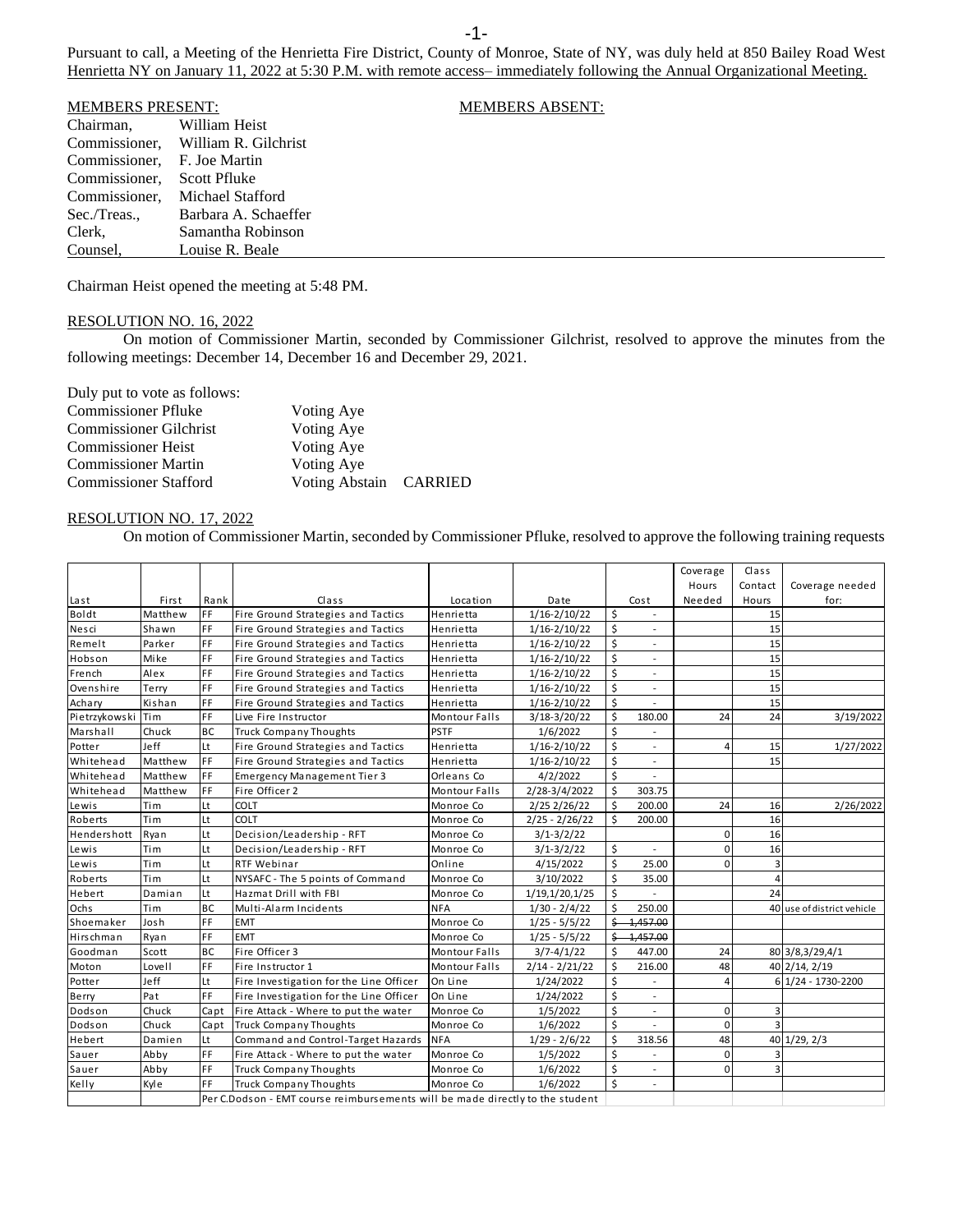| Duly put to vote as follows:  |            |                |
|-------------------------------|------------|----------------|
| <b>Commissioner Stafford</b>  | Voting Aye |                |
| <b>Commissioner Martin</b>    | Voting Aye |                |
| <b>Commissioner Heist</b>     | Voting Aye |                |
| <b>Commissioner Gilchrist</b> | Voting Aye |                |
| <b>Commissioner Pfluke</b>    | Voting Aye | <b>CARRIED</b> |

# RESOLUTION NO. 18, 2022

On motion of Commissioner Pfluke, seconded by Commissioner Gilchrist, resolved to approve the 2021 budget transfers:

| 12/31/2021 - Budget transfers          |                         |                |                         |              |
|----------------------------------------|-------------------------|----------------|-------------------------|--------------|
| To Account:                            |                         | \$ to Transfer |                         |              |
| 3410112 - PR Firefighter               | \$                      | 247,868.00     |                         |              |
| 3410113 - PR Lieutenant                | \$                      | 123,405.00     |                         |              |
| 3410111 - PR Dispatcher                | \$                      | 4,173.00       |                         |              |
| 3410121 - PR Sec/Teas                  | \$                      | 601.00         |                         |              |
| 3410122 - PR Mechanic                  | \$                      | 1,909.00       |                         |              |
|                                        | $\overline{\mathsf{S}}$ | 377,956.00     |                         |              |
| From Account:                          |                         |                |                         |              |
| 3410124 - Fund Balance PR              |                         |                | \$                      | 83,500.00    |
| 3410117 - PR Bat Chief                 |                         |                | \$                      | 58,564.00    |
| 3410123- PR Clerk                      |                         |                | \$                      | 4,121.00     |
| 9015800 - Fire Pol Retirement          |                         |                | \$                      | 21,736.00    |
| 9030800 - Soc Security                 |                         |                | $\overline{\mathsf{S}}$ | 29,062.00    |
| 9040802 - Workers Comp                 |                         |                | \$                      | 70,695.00    |
| 9060801 - Health/Dental                |                         |                | \$                      | 96,233.00    |
| 3410451 - Physical                     |                         |                | \$                      | 11,454.00    |
| 3410452- Pre-Employment                |                         |                | \$                      | 2,591.00     |
|                                        |                         |                | \$                      | 377,956.00   |
|                                        |                         |                |                         |              |
| To Account:<br>3410201 - Officer Cars  |                         |                |                         |              |
|                                        | \$<br>\$                | 32,939.00      |                         |              |
| 3410205 - Fire Equipment               |                         | 920,274.00     |                         |              |
| 3410207 - Turnout Gear                 | \$<br>\$                | 76,506.00      |                         |              |
|                                        |                         | 1,029,719.00   |                         |              |
| From Account:<br>3410220 - Radio Equip |                         |                |                         | 5,719.00     |
| 2770006 - Fund Balance                 |                         |                | \$<br>\$                | 1,024,000.00 |
|                                        |                         |                | Ś                       | 1,029,719.00 |
|                                        |                         |                |                         |              |
| To Account:                            |                         |                |                         |              |
| 3410432 - Gas & Oil                    | \$                      | 5,100.00       |                         |              |
| 3410462 - Training Suppl-Other         | \$                      | 3,060.00       |                         |              |
| 3410466 - Uniforms                     | \$                      | 1,204.00       |                         |              |
|                                        | $\overline{\mathsf{s}}$ | 9,364.00       |                         |              |
| From Account:                          |                         |                |                         |              |
| 3410468 - Gas & Ele                    |                         |                | \$                      | 9,364.00     |

| Duly put to vote as follows:  |            |                |
|-------------------------------|------------|----------------|
| <b>Commissioner Pfluke</b>    | Voting Aye |                |
| <b>Commissioner Gilchrist</b> | Voting Aye |                |
| <b>Commissioner Heist</b>     | Voting Aye |                |
| <b>Commissioner Martin</b>    | Voting Aye |                |
| <b>Commissioner Stafford</b>  | Voting Aye | <b>CARRIED</b> |

# RESOLUTION NO. 19, 2022

On motion of Commissioner Gilchrist, seconded by Commissioner Stafford, resolved to amend the District's procurement policy to update the named individuals responsible for purchasing by removing Terry Ovenshire, removing now retired Chief Strzyzynski and adding Commissioner Stafford and Assistant Chief Dinsmore and change Mark Cholach's title to Chief.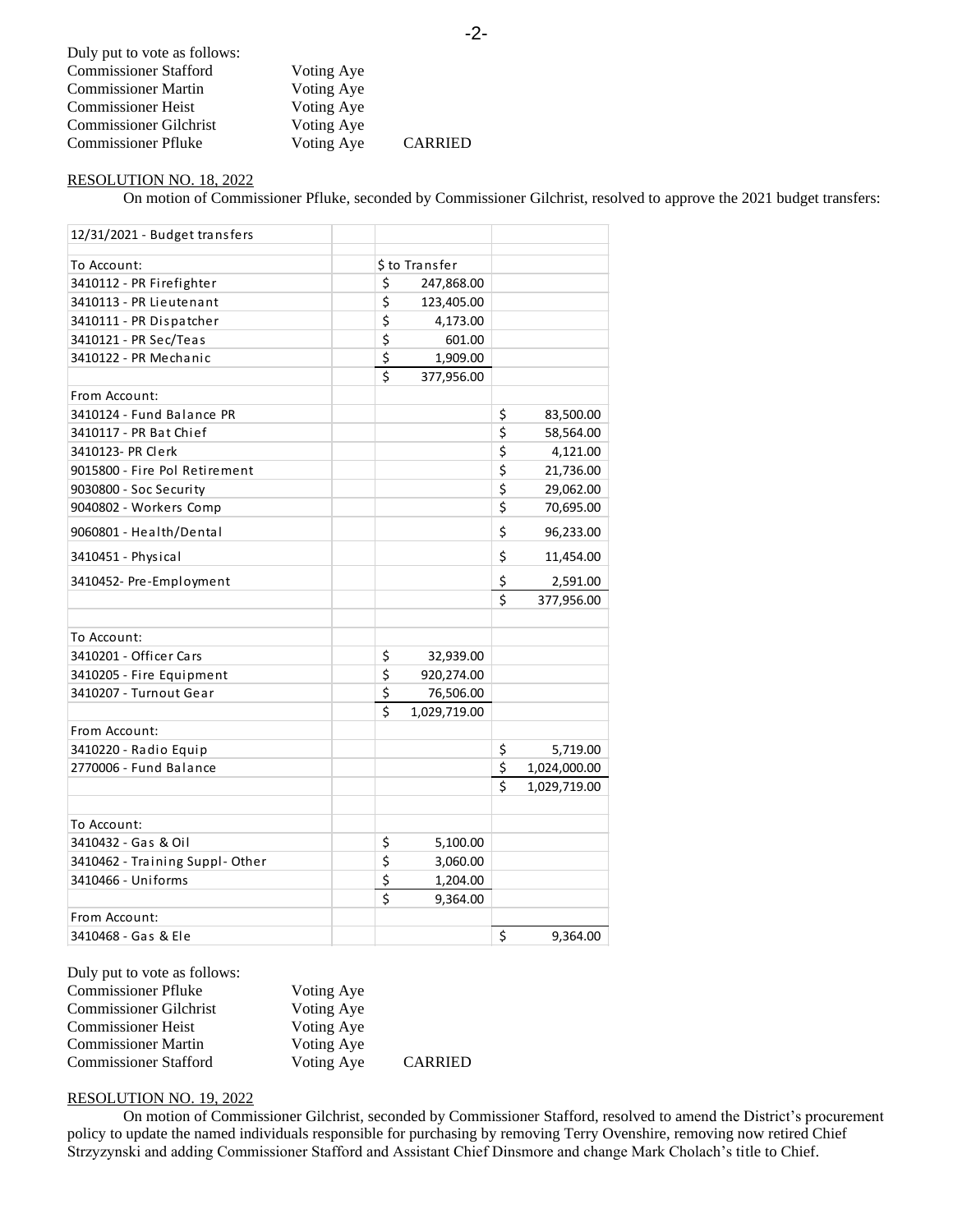| Duly put to vote as follows:  |            |                |
|-------------------------------|------------|----------------|
| <b>Commissioner Stafford</b>  | Voting Aye |                |
| <b>Commissioner Martin</b>    | Voting Aye |                |
| <b>Commissioner Heist</b>     | Voting Aye |                |
| <b>Commissioner Gilchrist</b> | Voting Aye |                |
| <b>Commissioner Pfluke</b>    | Voting Aye | <b>CARRIED</b> |

### RESOLUTION NO. 20, 2022

On motion of Commissioner Martin, seconded by Commissioner Stafford, resolved to approve the payment of bills by purchase order or by voucher from the general fund - check numbers 36807-36881 in the amount of \$303,062.61 and the capital fund – check numbers 10143-10151 in the amount of \$525,932.23, if it should have been certified to be true and correct in a statement by or on behalf of the claimant upon a form approved by the Board of Fire Commissioners.

| Duly put to vote as follows:  |            |                |
|-------------------------------|------------|----------------|
| <b>Commissioner Pfluke</b>    | Voting Aye |                |
| <b>Commissioner Gilchrist</b> | Voting Aye |                |
| <b>Commissioner Heist</b>     | Voting Aye |                |
| <b>Commissioner Martin</b>    | Voting Aye |                |
| <b>Commissioner Stafford</b>  | Voting Aye | <b>CARRIED</b> |

### RESOLUTION NO. 21, 2022

On motion of Commissioner Martin, seconded by Commissioner Stafford, Resolved, to approve the terms of the mitigation payment amount as presented, and authorization to enter into a written agreement with Monroe Community College Association, Inc. reflecting these terms, agreement subject to review and approval by district counsel.

| Duly put to vote as follows:  |            |                |
|-------------------------------|------------|----------------|
| <b>Commissioner Stafford</b>  | Voting Aye |                |
| <b>Commissioner Martin</b>    | Voting Aye |                |
| <b>Commissioner Heist</b>     | Voting Aye |                |
| <b>Commissioner Gilchrist</b> | Voting Aye |                |
| <b>Commissioner Pfluke</b>    | Voting Aye | <b>CARRIED</b> |

### RESOLUTION NO. 22, 2022

On motion of Commissioner Martin, seconded by Commissioner Pfluke, resolved to approve personal leave for Matthew Reader (Co. 2) from Jan – April 4, 2022.

| Duly put to vote as follows:  |            |                |
|-------------------------------|------------|----------------|
| <b>Commissioner Pfluke</b>    | Voting Aye |                |
| <b>Commissioner Gilchrist</b> | Voting Aye |                |
| <b>Commissioner Heist</b>     | Voting Aye |                |
| <b>Commissioner Martin</b>    | Voting Aye |                |
| <b>Commissioner Stafford</b>  | Voting Aye | <b>CARRIED</b> |

#### RESOLUTION NO. 23, 2022

On motion of Commissioner Pfluke, seconded by Commissioner Stafford, resolved to accept the resignation of Kyle Pallister (Co. 1) effective January 3, 2022.

| Duly put to vote as follows:  |            |                |
|-------------------------------|------------|----------------|
| <b>Commissioner Stafford</b>  | Voting Aye |                |
| <b>Commissioner Martin</b>    | Voting Aye |                |
| <b>Commissioner Heist</b>     | Voting Aye |                |
| <b>Commissioner Gilchrist</b> | Voting Aye |                |
| <b>Commissioner Pfluke</b>    | Voting Aye | <b>CARRIED</b> |

#### RESOLUTION NO. 24, 2022

On motion of Commissioner Martin, seconded by Commissioner Pfluke, resolved to accept Stephen Beechler (Co. 2), upon successful completion of the volunteer firefighter recruit process.

| Voting Aye |
|------------|
| Voting Aye |
| Voting Aye |
| Voting Aye |
|            |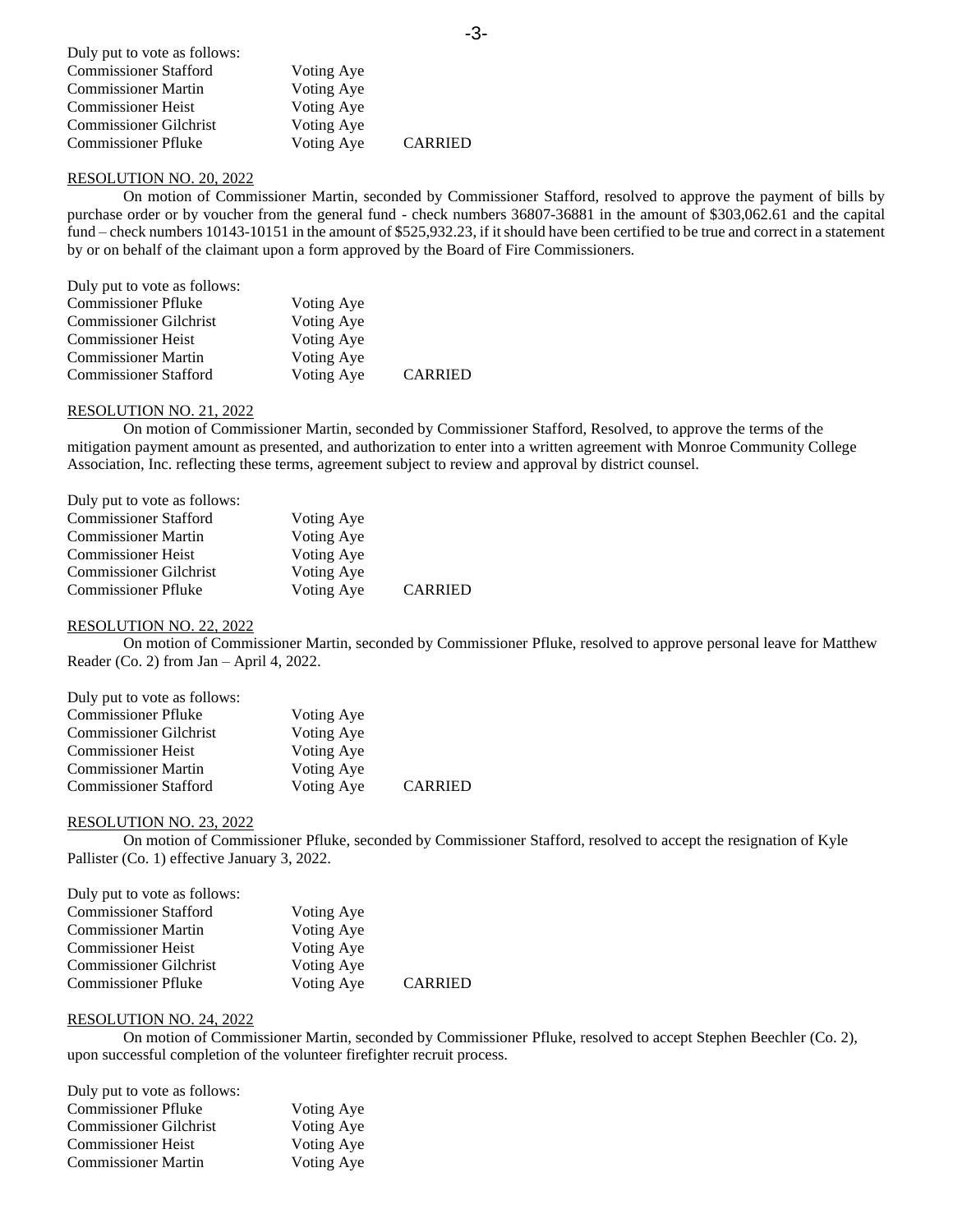# RESOLUTION NO. 25, 2022

On motion of Commissioner Martin, seconded by Commissioner Pfluke, resolved to hold a remote meeting on Tuesday January 18, 2022 at 5:30 PM with remote access information to be published on the district website.

-4-

| Duly put to vote as follows:  |            |                |
|-------------------------------|------------|----------------|
| <b>Commissioner Pfluke</b>    | Voting Aye |                |
| <b>Commissioner Gilchrist</b> | Voting Aye |                |
| <b>Commissioner Heist</b>     | Voting Aye |                |
| <b>Commissioner Martin</b>    | Voting Aye |                |
| <b>Commissioner Stafford</b>  | Voting Aye | <b>CARRIED</b> |

# RESOLUTION NO. 26, 2022

On motion of Commissioner Martin, seconded by Commissioner Stafford, resolved to approve the fundraising request from the 'Ol Henries Drill Team for the 2022 golf event at Victor Hills.

| Duly put to vote as follows:  |            |                |
|-------------------------------|------------|----------------|
| <b>Commissioner Stafford</b>  | Voting Aye |                |
| <b>Commissioner Martin</b>    | Voting Aye |                |
| <b>Commissioner Heist</b>     | Voting Aye |                |
| <b>Commissioner Gilchrist</b> | Voting Aye |                |
| <b>Commissioner Pfluke</b>    | Voting Aye | <b>CARRIED</b> |

### RESOLUTION NO. 27, 2022

On motion of Commissioner Martin, seconded by Commissioner Gilchrist, resolved to approve the fundraising request from Henrietta Company #1 for their 2022 fund drive.

| Duly put to vote as follows:  |            |                |
|-------------------------------|------------|----------------|
| <b>Commissioner Pfluke</b>    | Voting Aye |                |
| <b>Commissioner Gilchrist</b> | Voting Aye |                |
| <b>Commissioner Heist</b>     | Voting Aye |                |
| <b>Commissioner Martin</b>    | Voting Aye |                |
| <b>Commissioner Stafford</b>  | Voting Aye | <b>CARRIED</b> |

### RESOLUTION NO. 28, 2022

On motion of Commissioner Martin, seconded by Commissioner Gilchrist, resolved to charge Victor Fire District \$2,000 per attendee of the HFD 2022 spring 229 class.

| Duly put to vote as follows:  |            |                |
|-------------------------------|------------|----------------|
| <b>Commissioner Pfluke</b>    | Voting Aye |                |
| <b>Commissioner Gilchrist</b> | Voting Aye |                |
| <b>Commissioner Heist</b>     | Voting Aye |                |
| <b>Commissioner Martin</b>    | Voting Aye |                |
| <b>Commissioner Stafford</b>  | Voting Aye | <b>CARRIED</b> |

### RESOLUTION NO. 29. 2022

On motion of Commissioner Martin, seconded by Commissioner Gilchrist, resolved to approve the purchase of 2 window props from MSH Custom Fabrication, at a cost of \$4,390, to be used for training. This purchase will be funded by the Finnegan donation.

| Duly put to vote as follows:  |            |                |
|-------------------------------|------------|----------------|
| <b>Commissioner Stafford</b>  | Voting Aye |                |
| <b>Commissioner Martin</b>    | Voting Aye |                |
| <b>Commissioner Heist</b>     | Voting Aye |                |
| <b>Commissioner Gilchrist</b> | Voting Aye |                |
| <b>Commissioner Pfluke</b>    | Voting Aye | <b>CARRIED</b> |

## RESOLUTION NO. 30, 2022

On motion of Commissioner Martin, seconded by Commissioner Gilchrist, resolved to approve the following Chief recommended 2022 officers: